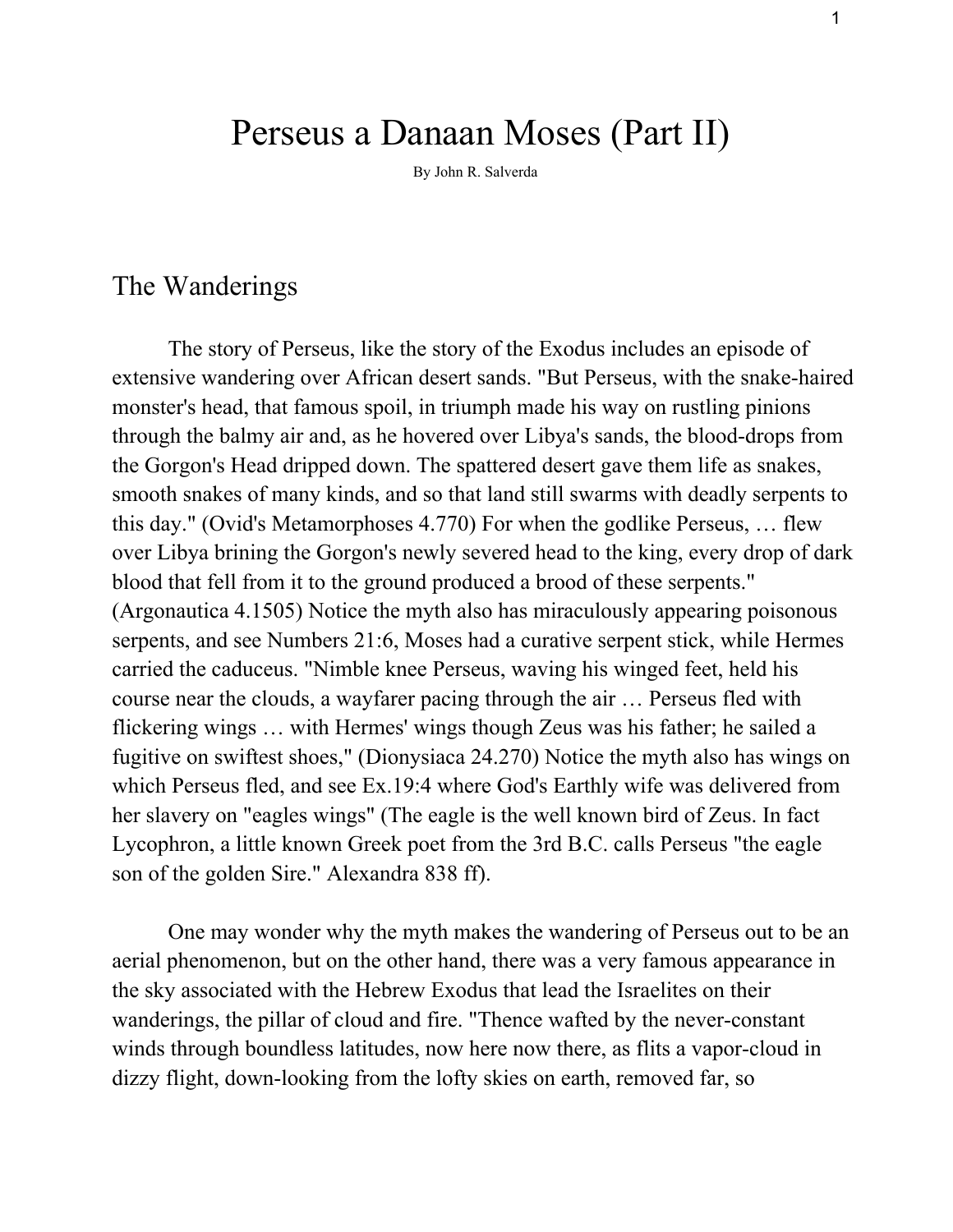compassed he the world. Three times did he behold the frozen Bears, times thrice his gaze was on the Crab's bent arms. Now shifting to the west, now to the east, how often changed his course?" (Ovid, Metamorphoses 4. 617 ff). Two towns are named in the mythic wanderings of Perseus, Joppa in Phoenicia which was well known and was mentioned by many ancient mythographers, and the Egyptian city of Chemmis. It is Herodotus who tells us that Perseus was in the Egyptian city of Chemmis before proceeding to Joppa; "… they (the Egyptians) said that Perseus … had come to Egypt … to bring from Libya the Gorgon's head, and had then visited them also and recognized all his kinsfolk, …" (Histories Book 2 Page 91) Herodotus further connects Perseus with specifically, the Nile delta region when he says that it is; "the opinion of the Ionians, who say that only the Delta is Egypt, and that its seaboard reaches from the so-called 'Watchtower of Perseus' forty schoeni to the Salters at Pelusium." (Histories Book 2 Page 15) Perseus then came to Joppa at the end of his wandering.

#### Perseus at the Danite seaport of Joppa

As legend has it, Joppa was founded by Japheth, the son of Noah, just after the flood and was named for him. (The "tent" of Japheth included many Semitic peoples, Danes are considered to be "Japhetic," so are the Cimmerians the Medes the Persians the Greeks and the Scythians.) It was the well known capitol of tribal Dan, the seaport of Jerusalem and Hebron. Solomon had placed a fleet of Ships called "Tarshish" ships at Joppa. A land route was established between Joppa and the Red Sea port of Ezion Geber where Solomon had placed another fleet of Tarshish ships so that goods could be shipped back and forth from India/Ethiopia to the Mediterranean lands and beyond (Tarsus in Cilicia not withstanding, Tarshish is usually thought to be Spain, Tartessos). The city of Joppa was well known to the Greeks of the mythological age. "Red water, in color like blood, is found in the land of the Hebrews near the city of Joppa. The water is close to the sea, and the account which 'the natives give' of the spring is that Perseus, after destroying the seamonster, to which the daughter of Cepheus was exposed, washed off the blood in the spring."(Pausanias, Description of Greece 4. 35. 9)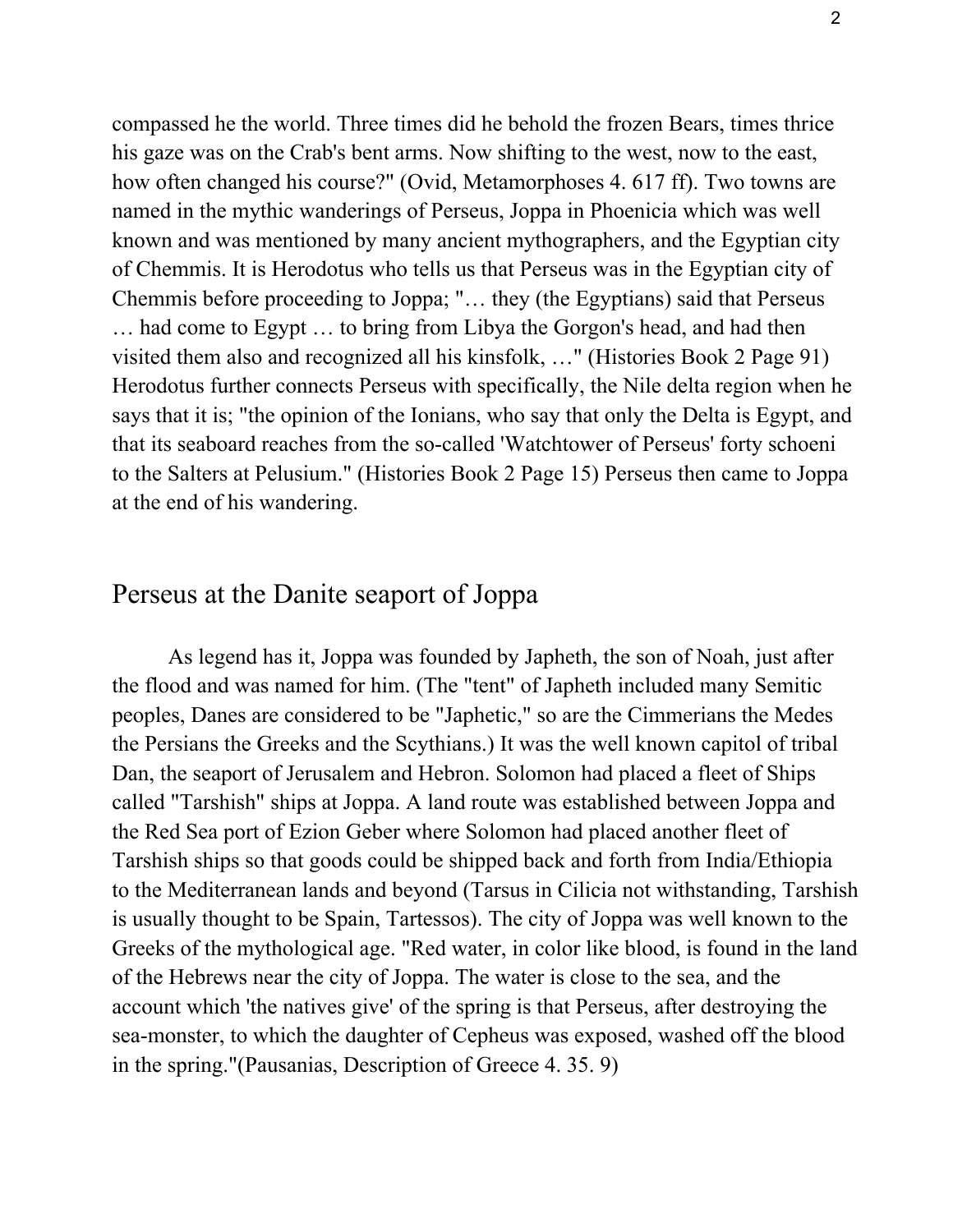It is apparent that this episode of the Perseus myth (where he destroyed the sea serpent at Joppa) is not a part of the original, but is a later addition to the story. Just as the city of Joppa could not have been included in the Exodus story of Moses. It must have been a generation or so after the death of Moses, who died before entering the promised land, that the city of Joppa became established as the capital of tribal Dan. It would have been even longer before emigrants from the Danite Joppa would have become established, as the Danaans, in the cities of Mycenaean Greece.

This particular part of the Perseus tale has often, and for good reason, been compared to the story of Heracles at Troy, which is said to have occurred a generation before the Trojan War. Hercules came to Troy as he sailed with the Argonauts. He found the city in utter turmoil, because its' King Laomedon had cheated Poseidon. For punishment the god sent a sea monster, to consume his daughter the princess Hesione. She was chained to a rock as the creature approached. Heracles agreed to kill the monster for a reward. Heracles was swallowed by the monster, and after spending three days in the belly of the beast, he managed to cut his way out thus killing it. Heracles never got his reward so he sacked Troy, and took Hesione instead. Thus the story of Heracles at Troy is much like the story of Perseus at Joppa. There is also, because of the death defying three days, an apparent debt owed to the story of Jonah (the Septuagint has "Jonas"). Jonah, it is worth noticing, embarked from Joppa (like Perseus) and also encountered a sea serpent (Cetus, the astronomical name of the "sea serpent" of Perseus means, "whale") furthermore Jonah, like Heracles, was swallowed by the creature for three days. There is at least one version of the story about Perseus that has him swallowed by Cetus, for Lycophron, even so far back in history as the third century B.C. tells us that the sea monster, in its attempt to devour Andromeda "leapt in quest of food, but carried off in his jaws, instead of a woman, the eagle son of the golden Sire (Perseus) a male with winged sandals who destroyed his liver." (Alexandra 838 ff)

I therefore would like to speculate that there were those (the priesthood of Micah's idol, no doubt, who as we know, became, a few generations after the Law giving, the religious authorities for the entire tribe of Dan, and consequently for the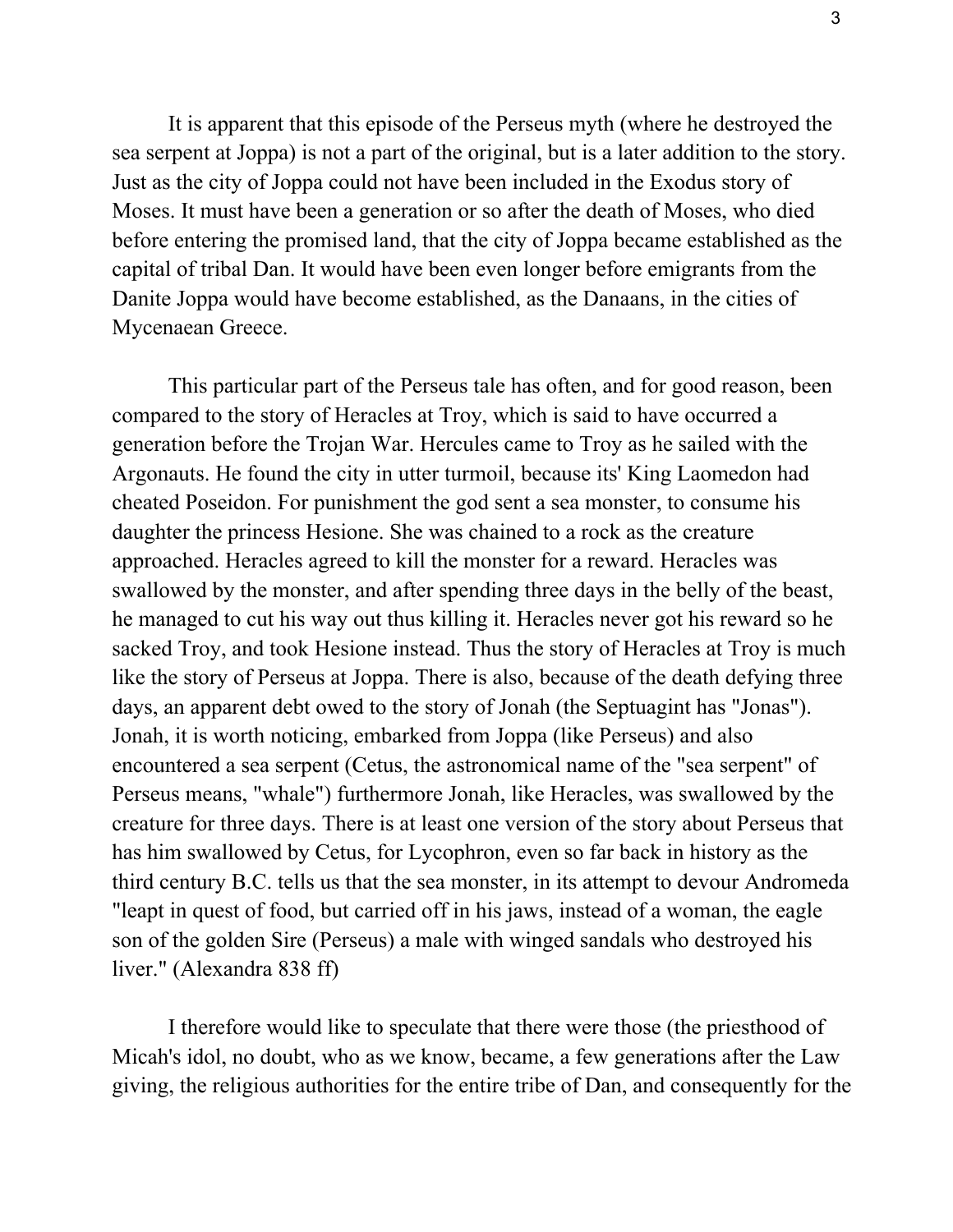Danaans in Greece,) who considered Jonah to be the Messiah whom Moses had promised, (Jesus himself makes Jonah to be a kind of Messiah at Mt.12:3941) and accordingly added his Joppa adventure to "the saga of Moses," which has come down to us, by way of the Greeks, as "the myth of Perseus."

### The Magi, The Priests of "Micah's" Idol

As we have intimated earlier, a different source contributed this episode, a source that had a more intricate knowledge of astrology, for the characters included in this particular segment of the story, as told by those exiles from the Danite Joppa, have constellations named after them such as Cassiopeia, Andromeda, Cepheus, and the sea serpent. However none of the characters from the previous adventures of Perseus, neither Danae, Polydectes, Acrisius, the Gorgons, the Graeae, nor any of those Danaans who had fled from Aegyptus, seem to have been so honored as to be included in the stellar cast. Of course, Perseus himself is also a constellation but presumably, only in regards to this episode of his story, outlining his exploits at the city of Joppa.

These astrologers, were most probably the Midian/Ethiopian people themselves, they were often associated with, or considered to be, the star gazing Sabeans of antiquity. This is the race and religion of Jethro and Zipporah whom Moses had married into, consequently the descendants of Moses were likely master astrologers as well. These descendants of Moses became the priesthood of Micah's Idol, within a generation or two of Moses. Otherwise known as the Magi, (Thus the little understood Scriptural episode of Micah's idol, found at Judges 17 & 18 especially 18:30, has much greater implications than was previously thought, for I believe, that it describes the origin of the Magi priesthood. These were not merely the priests of Dan. Many national groups adhered to their religion and Kings were chosen by, and from their priesthood. The Midian/Levite descendants of Moses, as the Magians, became a tribe among the Medes after the Assyrian exile of Israel. See Herodotus, Book 1 Page 101.) This group was very influential in matters of Astronomy (the New Testament uses the word "Astrologers" in the place where we expect to find the phrase "the Magi," furthermore, instead of "Priests" we find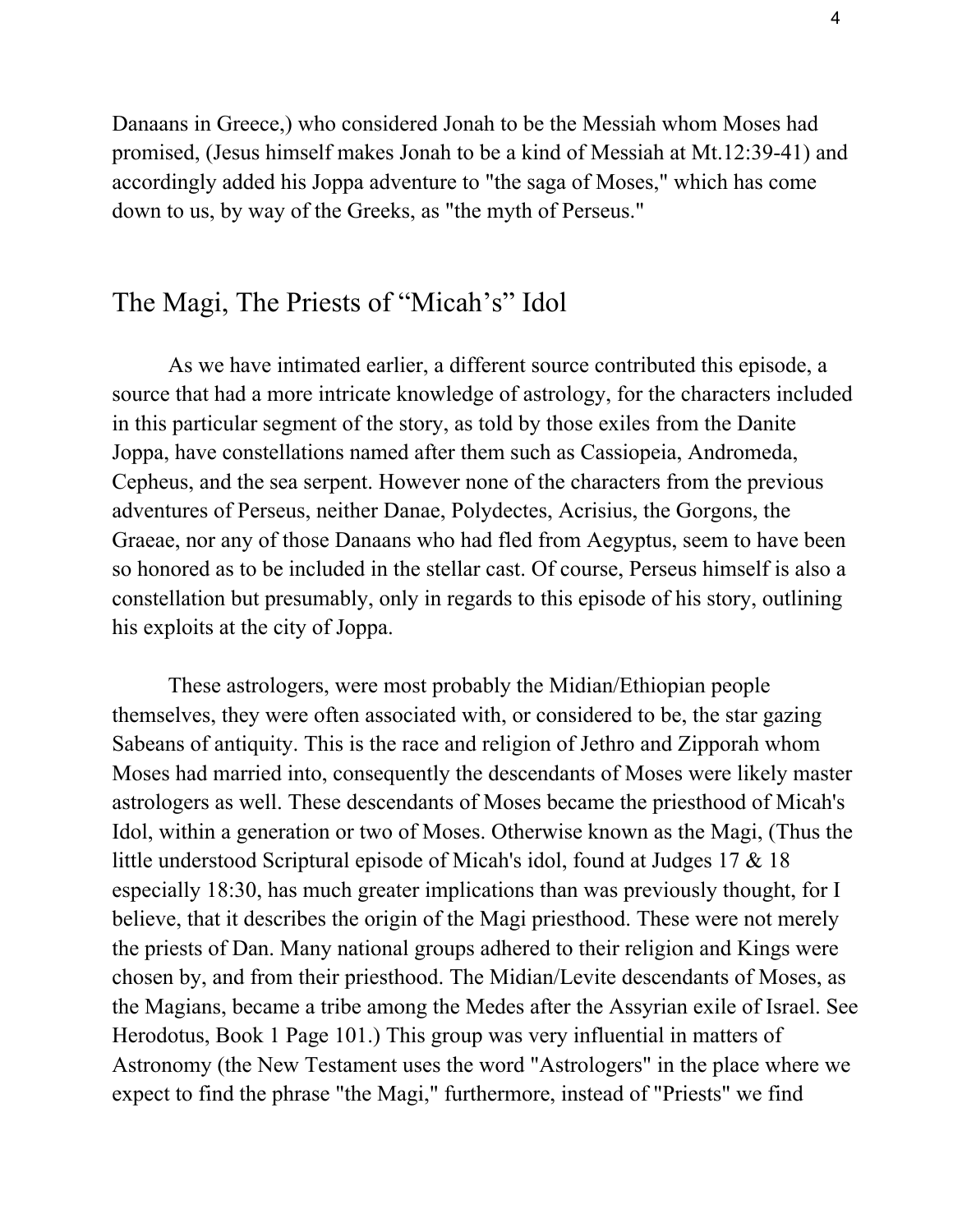"Kings") and were ultimately responsible for naming many of the modern constellations. This of course explains the, so frequent, occurrence of "Ethiopian" characters in Greek as well as modern astronomy.

The Joppa episode of the Perseus myth has a much more historic flavor, for here we not only learn that the sons of Perseus, after sailing out of Joppa, became the Kings of, and fortified the cities of, Mycenae in Greece, which we will detail a little further on. (A partial list of royal families and heroes that were known to the Greeks to have been descended from Perseus were 1. The royal family of Mycenae, his sons King Alcaeus, King Electryon and King Sthenelus, grandson King Eurystheus, and great granddaughter Queen Clytemnestra 2. The royal family of Elis, his son King Heleius, and grandson King Augeias 3. The royal family of the Taphian Islands, Kings Taphos and Pterelaus 4. The royal family of Messenia, his daughter Queen Gorgophone, and grandsons King Aphareus and King Leucippus, and great-grandsons the heroes Idas and Lynceus 5. The royal family of Sparta, his daughter Queen Gorgophone, grandson King Tyndareus, and great-grandchildren (in fact or putatively) : the Dioskouroi and Queen Helene. 6. The kings of Persia, from his son Perses 7. Heracles, and his descendants, who eventually assumed power in the Peloponnese.) "They [the Persians] were formerly called by the Greeks Cephenes . . . When Perseus son of Danae and Zeus had come to Cepheus son of Belus and married his daughter Andromeda, a son was born to him whom he called Perses, and he left him there; for Cepheus had no male offspring; it was from this Perses that the Persians took their name." (Herodotus, Histories Book 7 Page 61) "Perseus, the son of Danae … wanting to establish for himself his own kingdom, despised that of the Medes." (Suidas "Medusa") "There is a story told in Hellas that before Xerxes set forth on his march against Hellas, he sent a herald to Argos, who said on his coming (so the story goes), 'Men of Argos, this is the message to you from King Xerxes. Perses our forefather had, as we believe, Perseus son of Danae for his father, and Andromeda daughter of Cepheus for his mother; if that is so, then we are descended from your nation.' " (Herodotus, Histories Book 7 Page 150)

Now, it is not my intention with this article to trace the Achaemenid Kings of Persia to Moses, (I shall make that the subject of a future article) but only to trace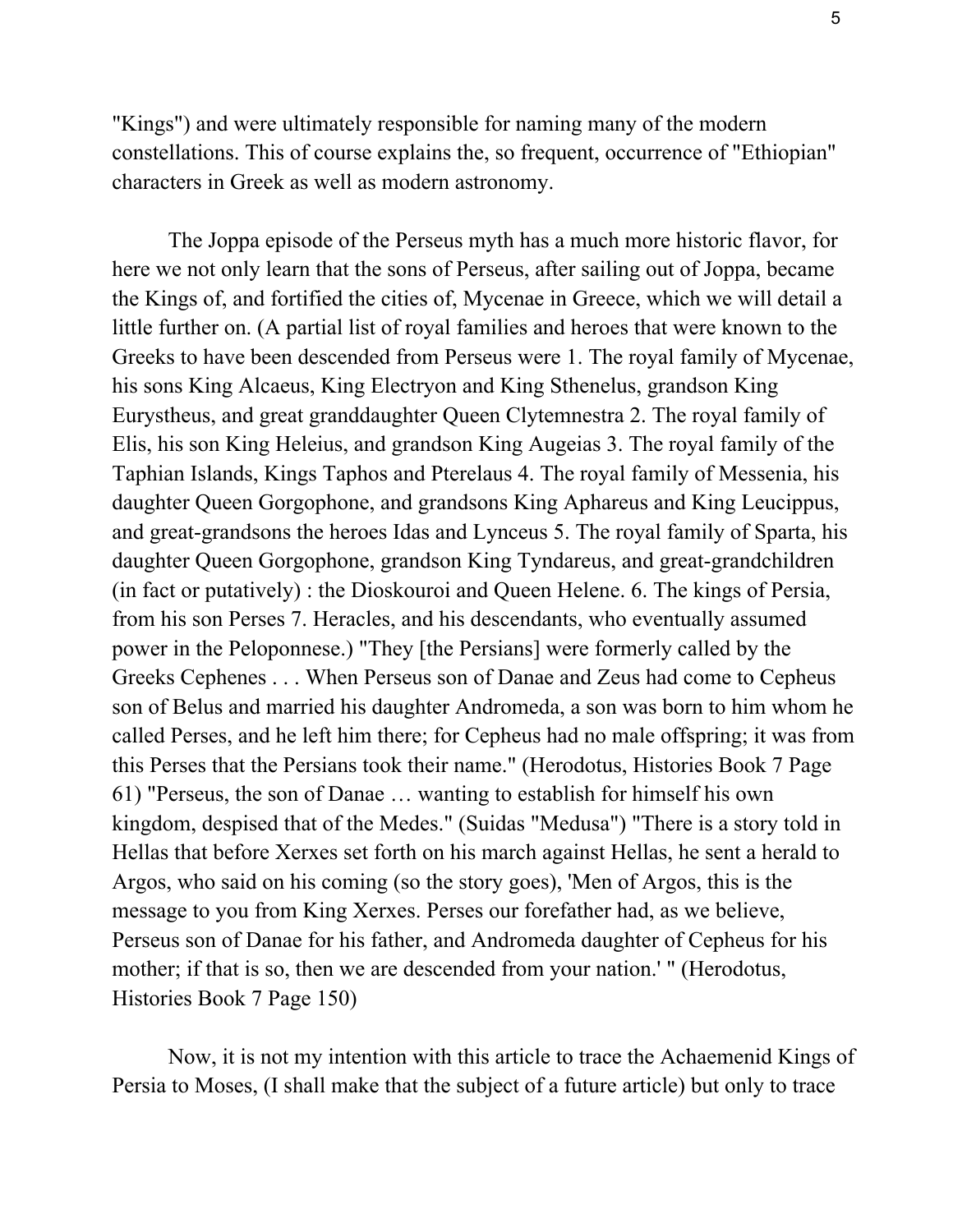the Greek myth of Perseus to the story of Moses. However since serious Greek historians, such as Herodotus, Xenophon, and others, do quite confidently report that the Persian Kings themselves make the claim that they descend from Perseus and Andromeda, I would be remiss if I did not make a few remarks on the subject here. We know, for example, that the cities of the Medes were occupied by the exiled Israelites. (see 2KI 17:6 and 18:11) The Magi were the dominant religious organization, a tribe priests analogous to the Levites among the Israelites, officiating the sacrifices for those Medes and the later Persians. ("Deioces then [709 BC.] united the … Medes there are the tribes which here follow, namely, Busai, Paretakenians, Struchates, Arizantians, Budians, Magians" Herodotus Book 1, Page 101. See also Page 132, "… without a Magian it is not lawful for them to make sacrifices.") However, the question arises, as to what the Magi had to do with those exiled Israelites. If these Magi were living in the cities of the Medes with the exiled Israelites, then one wonders indeed, what their relationship to the Levites was.

The Danites had a Levitical priesthood, it was not however, the usual one descended from Aaron, but instead their priesthood was descended from Moses (Perseus) through his grandson Jonathan (Perses). These Priests were known as the priesthood of Micah. ("Micah," meaning "image" is a plausible transliteration for the term "Magus") At that very time there was a legendary religious leader named Zoroaster, he was famous for, not originating, but for reorganizing the already existing Magi priesthood into one of the most powerful religious organizations in the world at that time. We are told that Zoroaster was born in the city Rages, (the same city, and at the same time, where the relatives of Tobit the Naptalite lived Tob. 5:6) according to the Parse tradition in the year 660 BC. (It could have been he who was born to the exiled Virgin Israel nearly 65 years after the fall of Samaria, he was a famous curd eater, and famed for his "Zoroastrian" dualism distinguishing good from evil, compare Isaiah Chap. 7, in my view the so called "Deutero-Isaiah" was heavily influenced by Zoroaster's Magi priesthood). Zoroaster died in the year 583 BC. at the age of seventy seven. As a major religious leader, he must have been aware of the destruction of the Jewish temple when he was 73, in 587 BC. this act may have prompted him to raise up a "Messiah" to overthrow the, Temple destroying, Babylonians, and to deliver the Jews from their Babylonian captivity.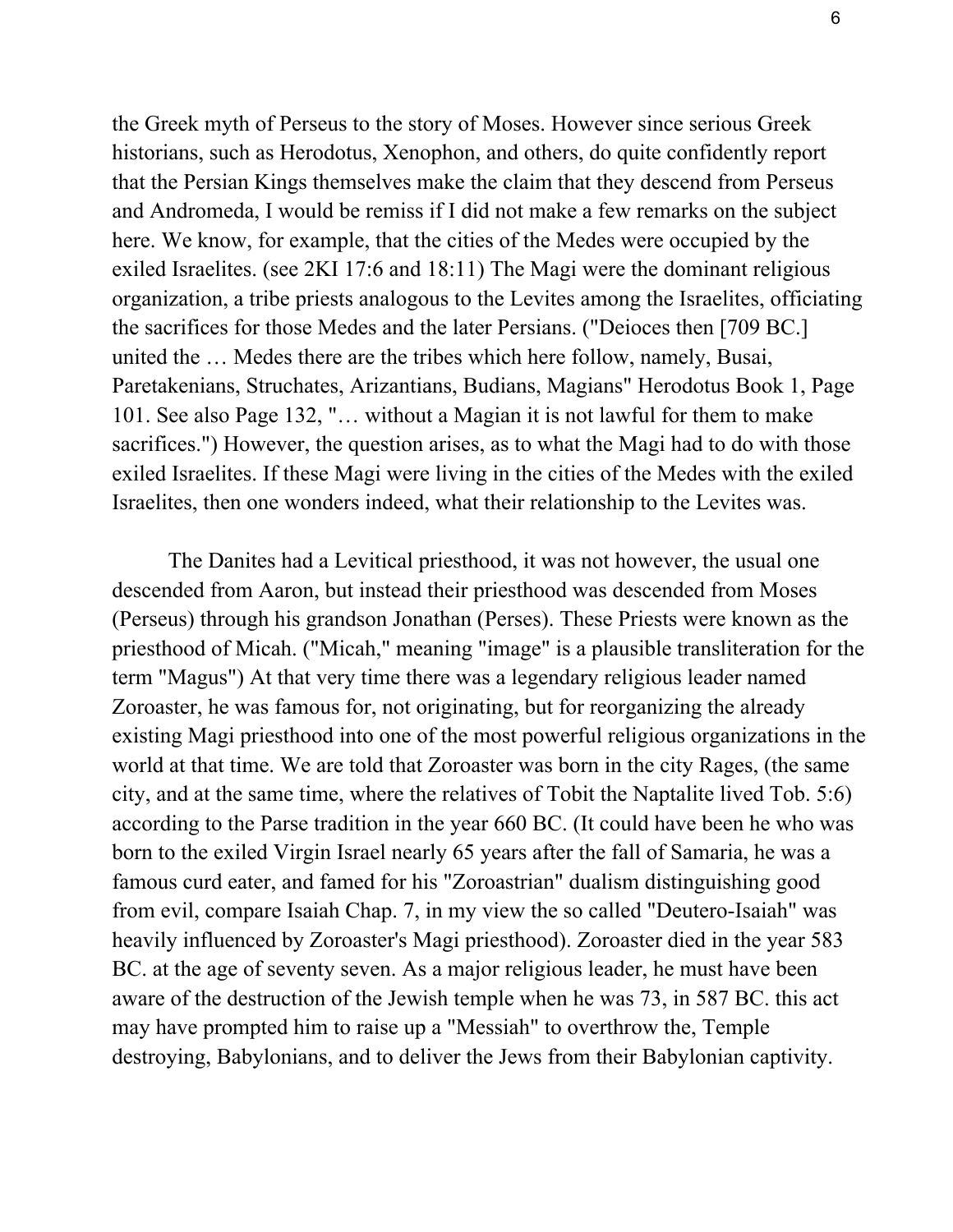Zoroaster lived long enough, (eleven years into the reign of Astyages,) to have, as the chief of the Magi, orchestrated the birth of Cyrus. We learn of the role that the Magi played in the birth of Cyrus from Herodotus ("Histories." Book 1, Pages 107-129). Zoroaster is also credited with predicting the birth of Christ in the Apocryphal first Gospel of the INFANCY of JESUS CHRIST, Chapter III, Verse 1. ("And it came to pass, when the Lord Jesus was born at Bethlehem, a city of Judea in the time of Herod the King; the wise men came from the East to Jerusalem, according to the prophecy of Zoradascht [Zoroaster], and brought with them offerings: namely, gold, frankincense, and myrrh, and worshipped him, and offered to him their gifts." This gospel was attested to and used by the Gnostics as early as the second century AD.) Certainly this (Zoroaster's) Magi priesthood, who adored the "King of the Jews," helped to direct the event. (Compare also the role of Merlin the "Magi-cian" in the birth of king Arthur, the archetypical "King of Kings" among the Britons.) The name "Zoroaster" is plausibly a slight corruption from the Hebrew for "Seed of the Woman" (Zeru-ish-shah).

So much for the role of "Perseus" in the Persian culture and beyond, an influence that is certainly worthy of a "Moses." We may now return to the Greek myth armed with a better understanding of the conflict between the priesthood of the Aaronic Phinehas, and the priesthood of the Mosaic Jonathan.

#### Phineus, Phinehas, and the Ethiopian Bride

There was a schism between, the priesthood that was descended from Aaron through Phinehas, and the priesthood that was descended from Moses through Jonathan. This rift revealed itself at the Law giving where we see Aaron siding with the women (under Miriam) to build the calf god and performing wild rites around it, praising it as delivering them from the land of Egypt. Aaron and Miriam did not agree with Moses and Yahweh then, nor since then. One of the main contentions during the Exodus wanderings had to do with Aaron joining Miriam to "murmur" against Zipporah, the Ethiopian/Midianite wife of Moses. (The role that ancient radical feminism played in the worship of the calf god, whose name was Peor, is a subject for a later discussion of Bellerophon's battle against the Amazons, however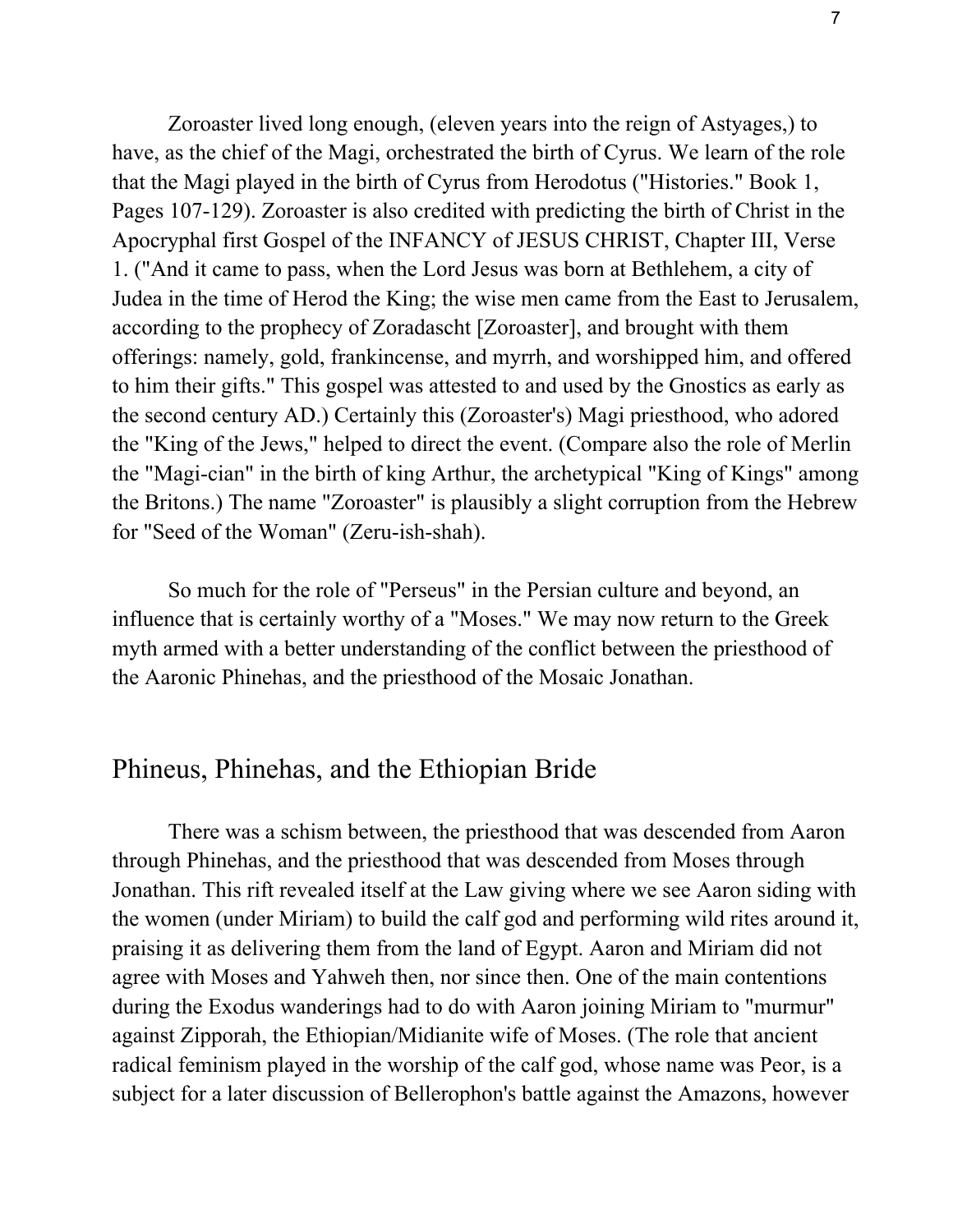at this juncture let it suffice us to say, that the "circumcising" Zipporah is to the "women leading" Miriam, as Eve is to Lilith, and as patriarchal Israel is to matrilineal Egypt.)

This anti-Zipporah objection is the apparent theme of the Greek myth about a similar violent outbreak at the wedding feast of Perseus and Andromeda. The disagreement between Aaron and Moses grew from these apparent religious objections during the Exodus, to manifest themselves violently in the days when Phinehas distinguished himself as Yahweh's champion against the Midianites. While Phinehas seems to have had Yahweh and Moses on his side concerning the incident called "the scourge of Baal Peor," (and the religion of Baal Peor has been thoroughly maligned with claims of outrageously lewd and lascivious rites) it is difficult to explain how the Midianites, amongst whom Moses had learned the very name of Yahweh, and whose priesthood Moses had married into, could have become so vilified within one generation, as to cause Yahweh to want Moses to instruct Phinehas to annihilate them.

Not only did the Aaronic priesthood under Phinehas hate the Midianites, but the descendants of Moses (who were of course half Midianite) had made a priesthood of the sons of Moses, not the sons of Aaron. Therefore one may fairly surmise that it seems as though the Aaronic priesthood, as the final editors of the Scriptural account many years after the fact, may have co-opted the divine authority of Moses in this case, so as to legitimize the dynasty of their priesthood, as well as to justify their previously displayed prejudice against the Midianites. (I do not mean to impugn the Aaronic editors, but they, as do we all, have an "opinion," and after all, as we are told in the Scriptures, the "calf god" was accepted by 10/12ths of Israel eventually. Furthermore it must here be pointed out that Christians are so "enlightened" as to worship the Lamb of God and to look forward to the Wedding Feast of the Lamb, without, presumably resorting to idolatry.) It is also logical to assume that the Midianites themselves were divided over the marriage of Moses to Zipporah, between those against whom Israel had declared a holy war, and those in-laws of Moses, the so called "Kenites," whom Israel had become endeared to.

The equivalent Greek myth is a Danite (Danaan) version of the story and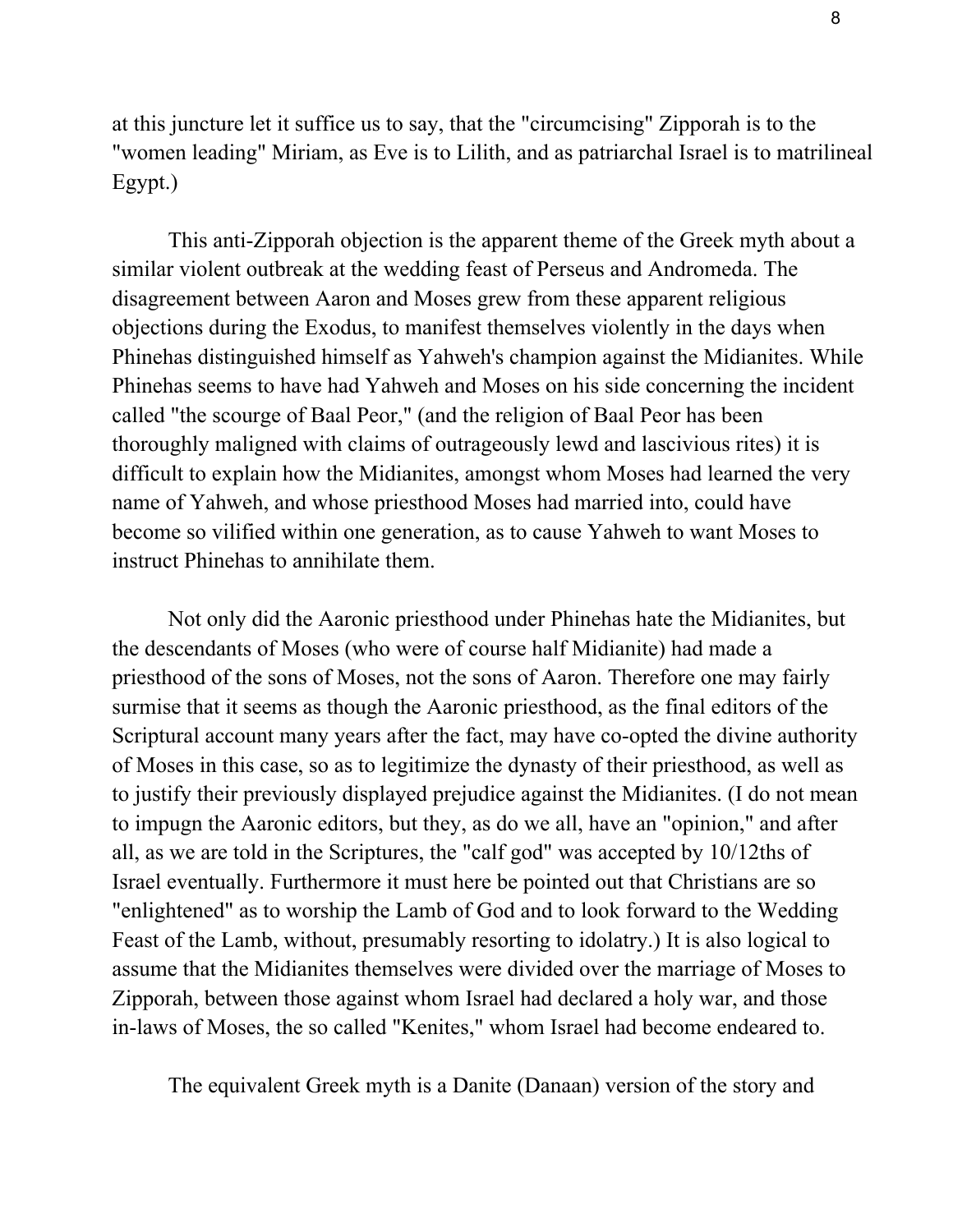makes out Perseus to be victorious in his conflict with Phineus, accordingly, as the sons of Moses through Jonathan gained a hereditary priesthood over the Danites, so the sons of Perseus through Perses won the dynastic royalty over the people of Joppa (the capital of tribal Dan, leaving Phinehas/Phineus out of the picture) and over the Danaan people of several cities in Greece as well. The incident, as outlined in the Greek myth, erupted at a banquet for the wedding of Perseus to his Ethiopian bride Andromeda when Phineus objected to the union. The conflict was between those Ethiopians who were in favor of the marriage, against those who sided with Phineus in opposition to it.

I like to call him Phineus the lancer, because he is celebrated in both Greek and Hebrew traditions for the use of this weapon, to quote Ovid concerning this same conflict, from his Metamorphoses, near the beginning of Book 5, "Chief in the riot Phineus first appeared, the rash ringleader of this boisterous herd, and brandishing his brazen-pointed lance." This same incident as outlined in the Scriptures, also erupted at a kind of wedding banquet (hierogamy, see Herodotus Book 1, Pages181 and 182) uniting a prince of Israel Zimri (the tribe of Simeon), with Cozbi a princess of Midian (without, of course, any comment on the earlier and very similar mixed marriage of Moses and Zipporah). With all the other coinciding characters (the heroes Perseus and Moses, the sons Perses and Jonathan, the fathers-in-law Cepheus and Jethro, and the Ethiopian bride Andromeda and Zipporah), Phinehas and Phineus, sharing a name, are obviously the same person.

(There are extra-Biblical hints that the Jews themselves were aware of some kind of connection between the Danites and the Ethiopians that we can glean from The Legends of the Jews by Louis Ginzberg wherein it is written; "... the Danites, ... were even on the point of rising against Jeroboam, and the clash between them and the followers of Jeroboam was prevented only because God prompted the Danites to leave Palestine. ... they decided to go to Egypt, but not to stay there, only to pass through to Ethiopia. ... Arrived in Ethiopia, the Danites slew a part of the population, and exacted tribute from the rest.")

This conflict is known in the scriptures as "the scourge of Baal Peor," and as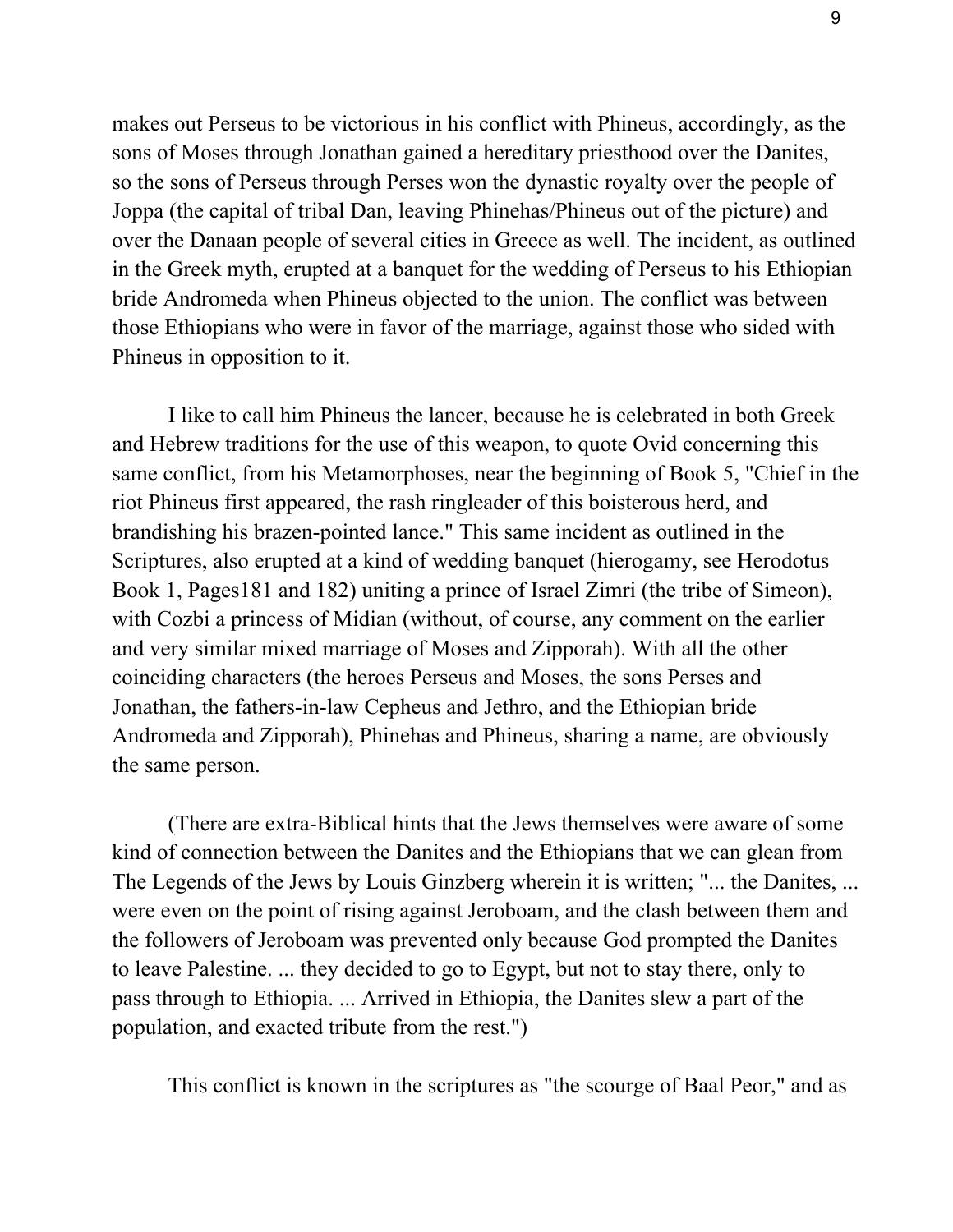I hope to show in a later article identifying the Greek seer Melampus with the Biblical prophet Balaam, Baal Peor is the calf god, originally called "Zagreus" but later referred to as Dionysus (Jonas-us).

#### The Walls of Mycenae

Greek Myths have attributed the building of the walls of Midea, Tiryns and Mycenae to Perseus and his sons fresh from the city of Joppa, on the Palestinian coast of the Mediterranean Sea, where the Ethiopians had ruled. Thus, perhaps the Grecian city called Midea owes it's name to the land of Midian in Southeastern Palestine, the resident Midianites are scripturally referred to as Cushites, who were in turn known to the Greeks as, "Ethiopians."

Let's talk history for a bit. The walls of Tiryns, Midea, and especially Mycenae have been discovered by archaeologists and are still there to be seen. They are considered to be contemporary with each other and have been dated to about 1425 BC by coordinating them with Egyptian chronology. There was, at the time that closely followed the building of those walls, a lively trade between Mycenae and Egypt. Pottery, of the same type and painting style as that which was produced in Mycenae, have been found all over Eighteenth Dynasty Egypt especially, we are told, in the short-lived Egyptian city of El-Amarna. Furthermore, within the walls of the Greek city of Mycenae, Egyptian items of the Eighteenth Dynasty were found, including a few things that even had the names of Amenhotep II (the son of Thutmose III) and of Amenhotep III inscribed upon them.

Now, I don't believe in the so called "dark ages of Greece" (a very dubious 500 year period of Greek history during which there is no evidence of any Greek history!?!) and so, I scoot the Mycenaean age and accordingly, the building of the walls of Mycenae forward about 500 years. Therefore I also move the contemporary Egyptian Pharaohs forward. I have Pharaoh Thutmose III living at about the same time that the Hebrew scriptures say that Pharaoh Shishak sacked the temple of Solomon, and make Queen Hatshepsut visit Punt in the days that the Hebrew scriptures say that the Queen of Sheba visited Phoenicia. This is in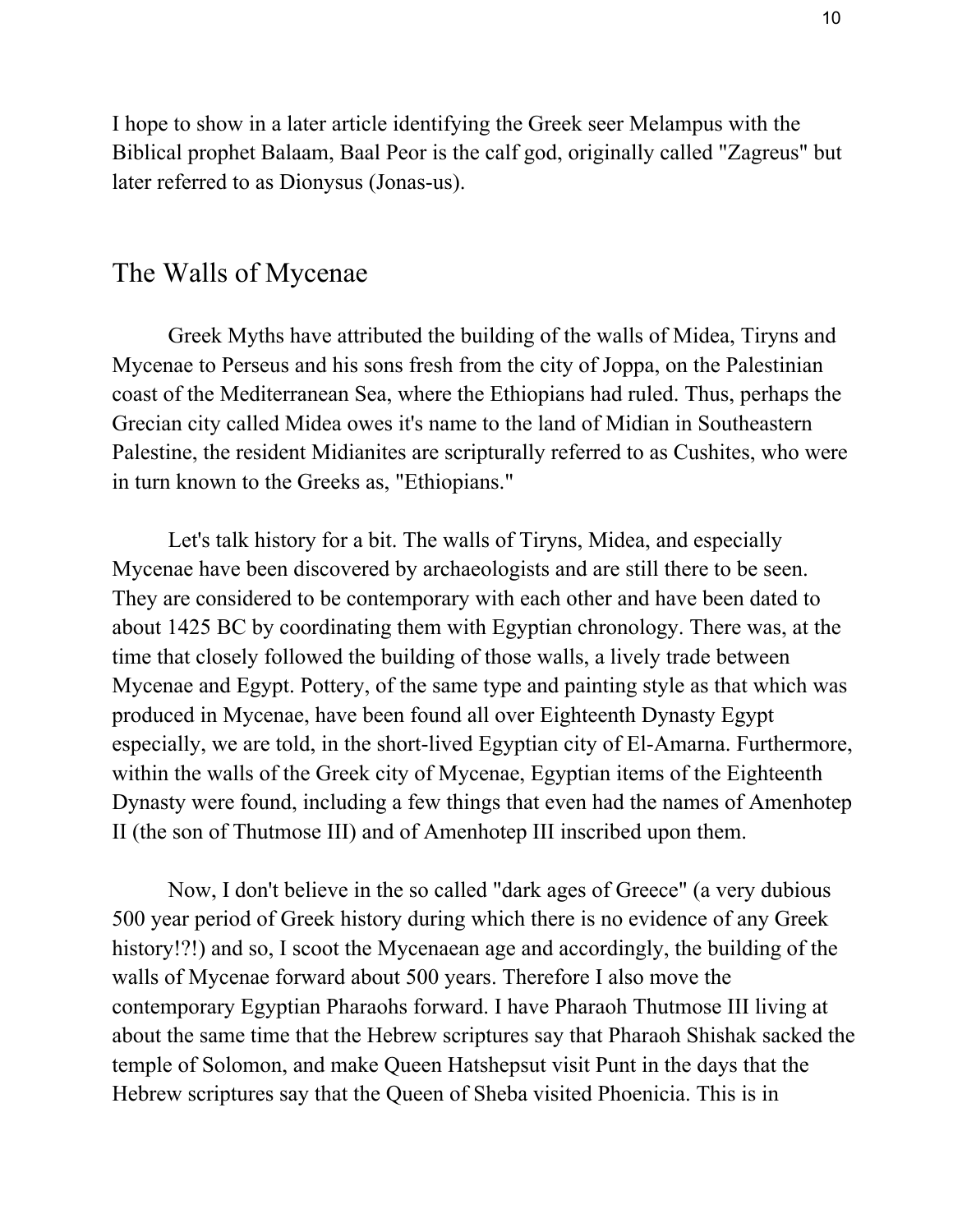accordance with a reconstruction of ancient history as is outlined by the heretical historian Immanuel Velikovsky.

Thutmose III had after a siege, famously conquered the city of Joppa. (He also took Megiddo and the Philistine stronghold of Beth Shean.) But, without the dark ages of Greece, this must have been about 930 BC (if Eighteenth Dynasty Egypt was contemporary with the Mycenaean age as archaeological finds seem to prove). Many people, from the seaport of Joppa especially, would have had the opportunity to flee overseas during these turbulent times, (taking with them a newfound urgency to build walls around their cities). The main enemy of Thutmose were called the "Mitanni," thus, if his siege of Joppa had anything to do with the Perseid emigration then perhaps the term, "Mitanni" was identical to the Scriptural, "Midianite," (also called "Ethiopian"). Thus strengthening my previously mentioned theory about the origin of the name of the Greek city, "Midea." I assume that these people took with them many of their stories, and that we can read them in Greek mythology.

In accordance with Velikovsky's reconstruction of ancient history, the Hebrew scriptures have Solomon walling all the cities of Phoenicia at about the same time that walls were also being built around the Mycenaean cities. They even include the detail that Jerusalem's building materials were brought in through the port of Joppa, at about the same time that the Greek myths tell us that people from Joppa went to Greece and walled their cities. And they make Joppa the capitol of tribal Dan at the same time that the Greek myths tell us that the Danaan descendants of Perseus were kings there (those who are called "Priests" in the Scriptures, Jethro, Jonathan and Phinehas, are referred to as "Kings" and "princes" in the Myths, Cepheus, Perses and Phineus).

According to the Hebrew scriptures, there was a group of masons and sailors, Hiram's Tyrians, who helped Solomon to build the stone works of Jerusalem, they also largely made up the navy of Solomon, and manned the ships that sailed out of Joppa to places like Tarshish. Similarly, in accordance with the Greek myth, the fortifications of the Argolian cities, so often attributed to the sons or Perseus, are even more often said to have been built by the Cyclopes. As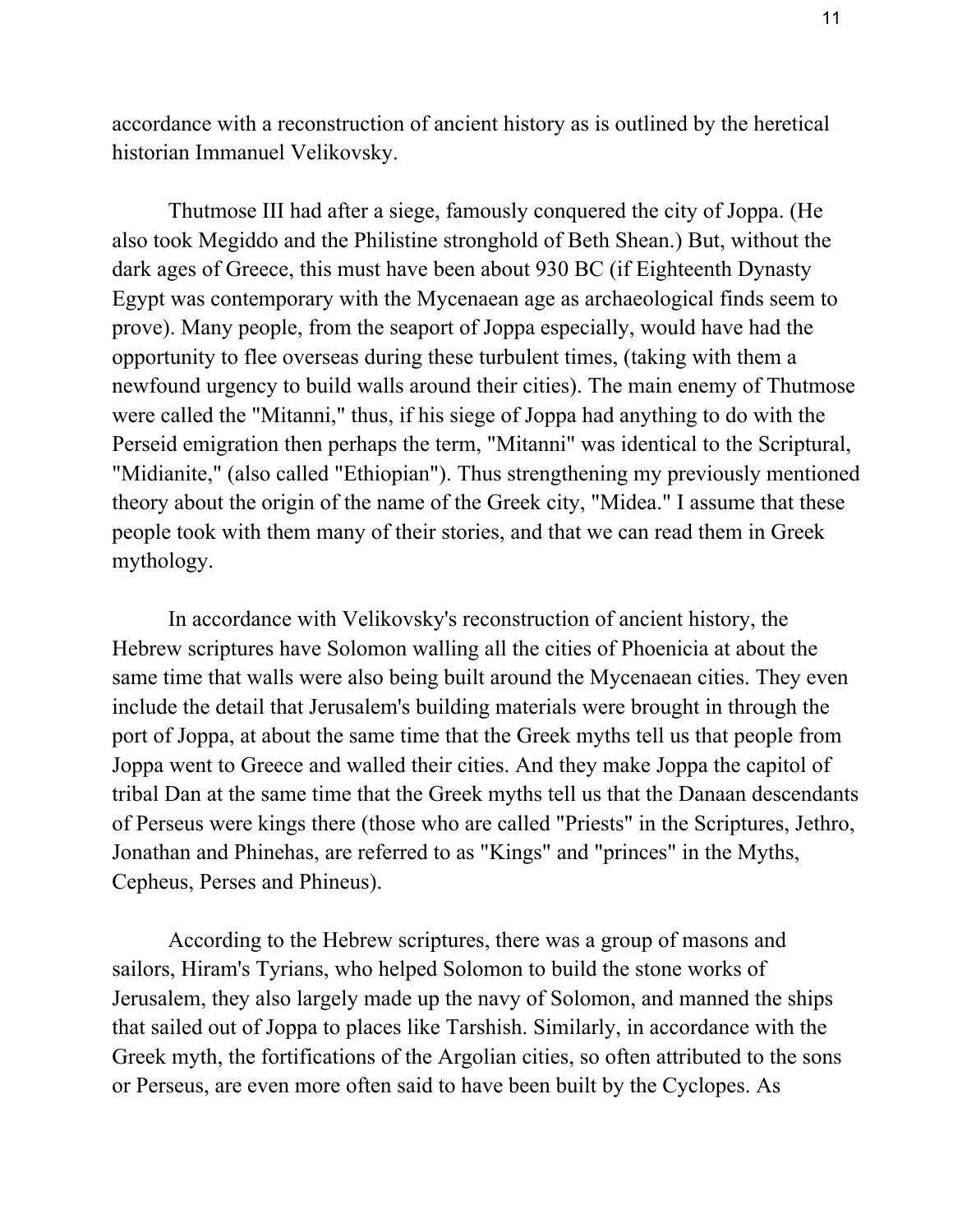Perseus had sailed out of Joppa to return to Argolis, it is logical to speculate that he went on a ship (or a fleet of ships) along with a group of masons who helped to build the walls of Midea, Tiryns and Mycenae. The ancient masons were called, in the myths, the Cyclopes. The following is a sample of ancient authors who attribute the building of the Danaan cities of Perseus to the Cyclopes; "Zeus, son of Kronos, was willing to honor the race of Danaus ... by relieving them from their hateful distress (the strife between Acrisius and Proetus). The Cyclopes came in their might and toiled to build a most beautiful wall for the famous city." (Bacchylides, Fragment 11) "Now it seems that Tiryns was used as a base of operations by Proetus, and was walled by him through the aid of the Cyclopes, … And perhaps the caverns near Nauplia (in Argolis) and the works therein are named after them." (Strabo, Geography 8. 6. 11) "There still remain, however, parts of the city wall (of Mycenae), including the gate, upon which stand lions. These, too, are said to be the work of the Cyclopes, who made for Proetus the wall at Tiryns." (Pausanias, Description of Greece 2. 16. 5) "Beside the sanctuary of Kephisos [at Argos] is a head of Medusa made of stone, which is said to be another of the works of the Cyclopes." (again Pausanias, Ibid 2. 20. 7) "Mycenae girt about with a garland of walls by the Cyclopean masons." (Nonnus, Dionysiaca 41. 263 ff)

Although one may be hard pressed to find an archaeologist who is willing to say that the Tyrian masons were identical to those Cyclopes of the Greek myths, there have been more than a few of those same archaeologists who have supposed that the Phoenicians must have been the builders of the various, wide spread, ruins of those same, so commonly called, "cyclopean" fortifications.

#### The Returns of the Perseids

Of course, the reader will realize that Moses, whether as Perseus or otherwise, never went to Argolis, he never even made it to the promised land let alone Joppa. However it is apparent that his story, along with intricate theological details, did make it to Greece and can be read even today in the myths and legends of the Greeks. Those who brought the "Perseus" stories, from Israel (Phoenicia) to Argolis, presumably lead by the direct descendants of Moses, (the Perseids, or the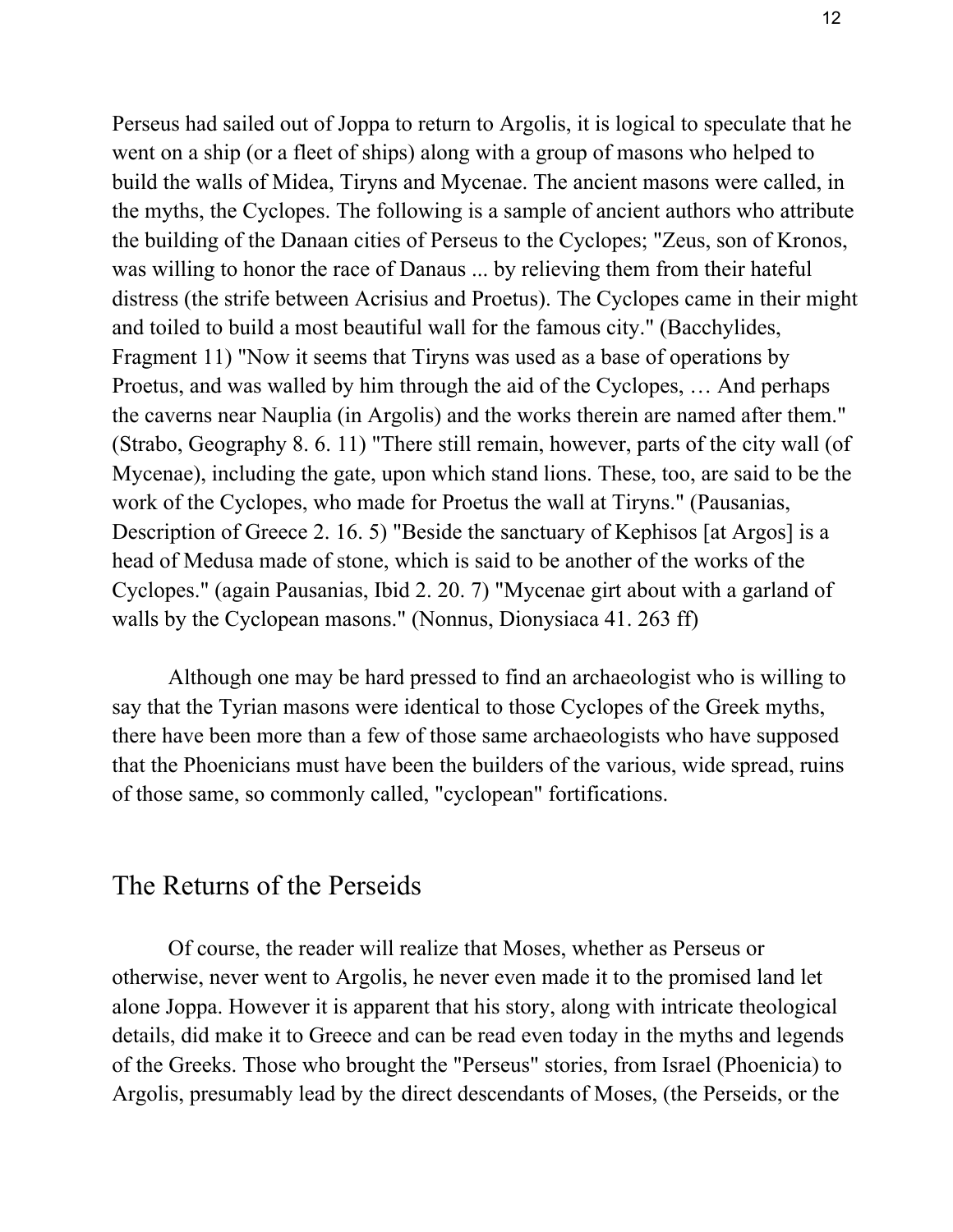"sons" of Perseus) were about eight generations removed from Moses, in my estimation this amounts to approximately 250 years, this is a bit more than 30 years per generation, (a generous count). I reckon the number of generations according to the Scriptural genealogy of King David, I feel more secure in trusting the names in this important family tree than I do with the very dubious Scriptural chronology accorded in the period of the Judges. The contemporary of Moses who lead the tribe of Judah up out of the land of Egypt was a "royal" Judean named Nahshon, and Nahshon begat Salma husband of Rahab the prostitute at Jericho, and Salma begat Boaz husband of Ruth, and Boaz begat Obed the pious, and Obed begat Jesse (Jud. 17:11,12) the father of David the father of Solomon, the father of Rehoboam who was King when the ten tribes revolted and Joppa was sacked. The scriptural chronology makes the so called "period of the Judges" to be about 350 years, that is from Salma (at the fall of Jericho) to Jesse (a contemporary of the first King Saul), but this is only four generations! (It appears that scholars have based their decision, to make the judgeship of each Judge to be successive rather than concurrent, solely upon the statement by Jephthah at Judges 17:26, completely ignoring the genealogies.) Clearly an untenable arrangement, I am therefore on my own, and can expect little help from the Scriptural chronology or traditional Biblical scholars, in determining the length of time between Moses and Rehoboam.

With this in mind there is a kind of consistency between the generations outlined in the Scriptures and those of Greek mythology. For the Argives in Greece learned the story of Danaus at the time (c. 1140 BC.) of the Danite apostasy shortly after the death of Moses, at the conquest of Canaan, and then there were six or seven generations before they learned the story of Perseus from people who arrived from Joppa at the time (c. 930 BC.) that the northern ten tribes revolted. (Danaus begat Lynceus begat Abas begat Acrisius begat Danae begat Perseus begat the sons of Perseus). The return of Perseus to Argos is not the end of his story, there is still one more episode to be examined.

If we are to correlate Perseus with Moses then we can expect to find his opposition to the "calf god" included in the Greek myths about Perseus. Sure enough the last episode in the story of Perseus is indeed known as his war against the calf god (formerly called Zagreus, but by the time that this episode was added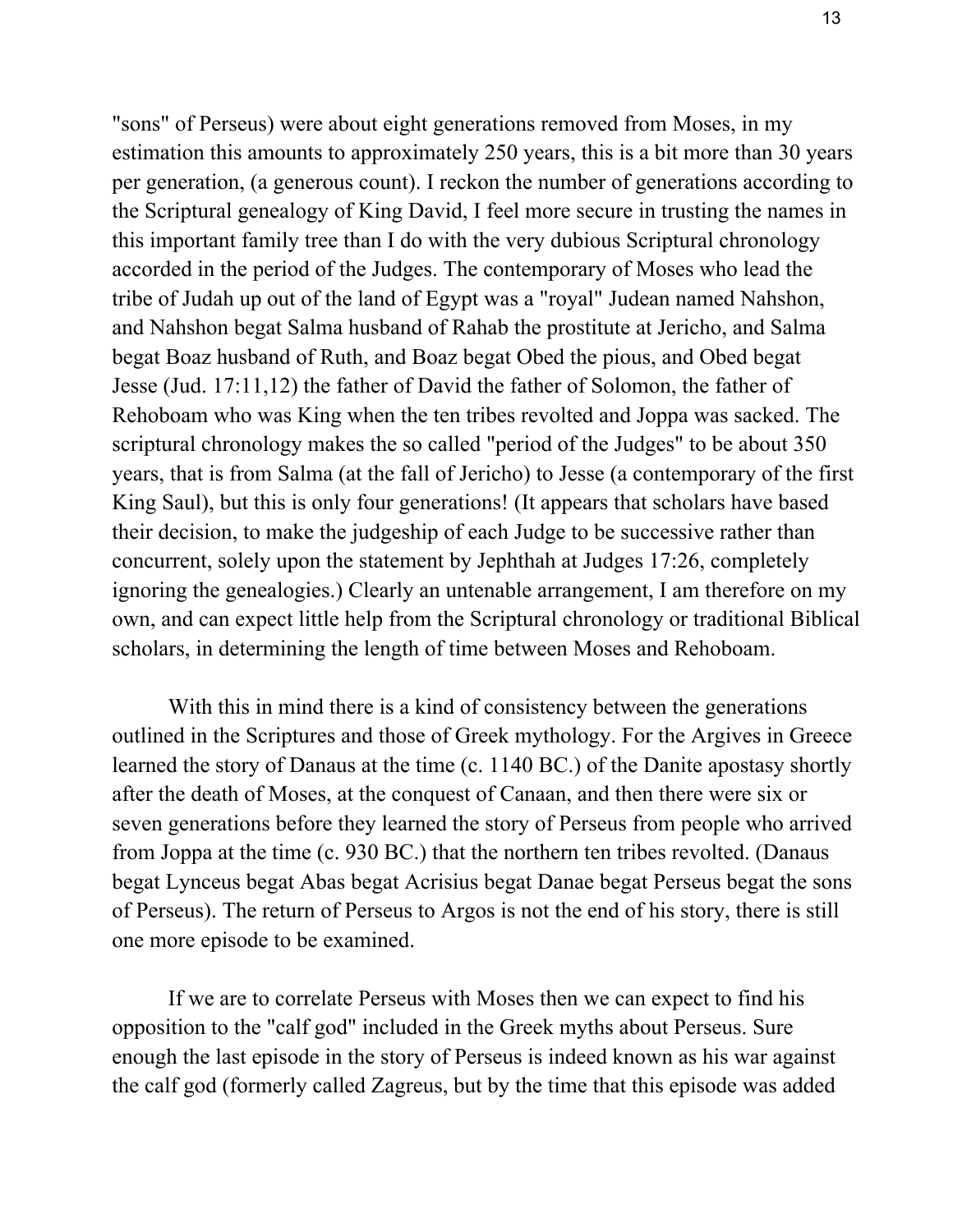to the Perseus myth, approximately 860 BC. Zagreus was being called by his new name, "Dionysus").

The rites of the calf god were staunchly objected to by the Moses faction of the Hebrews at first, because they were polluted with Amazonian feminism and perverted with orgiastic abandon, however, they were eventually mitigated by the teachings of Balaam to the point where a watered down version of them did become accepted by 10/12ths of Israel. (The role of "Balaam" in this "mitigation" will become more evident when we study the Greek myths concerning the seer "Melampus.") The reason why many did not simply forsake the rites of the calf god all together, was apparently because it guaranteed fruitful fields. Back then a religion was a whole way of life. If nomadic herdsmen wanted to become city dwelling agriculturalists, then they had to give up a lot of their previously conceived religious notions, (tent rigging, navigation by astronomy, the way of the wells, herding, the supremacy of the Moon, judges, etc.) and they had to adopt religious practices that were previously considered distasteful (Masonry, planting and harvesting by astronomy, irrigation techniques, crop fertilization, the supremacy of the Sun, Kings, etc.).

The story of the introduction of the calf god was brought to Greece by several different groups of Hebrew expatriates, Cadmus brought the story to Thebes where its' King Pentheus opposed the calf god, the Aeolians of Orchomenus, who told the stories of Athamus and Sisyphus, also recalled how its' King Minyas resisted the calf god, and for the purposes of this article, the Danaans of Argos also reported the same tale. To quote Ovid, "Acrisius the son of Abas, of the Cadmean race, remained to banish Bacchus (Dionysus) from the walls of Argos, and to lift up hostile arms against that deity, who he denied was born to Jove." (Metamorphoses 4. 607 ff) Here Ovid calls Acrisius, the Danaan grandfather of Perseus, "of the Cadmean race" (a Phoenician), not only that but he was the kind of Phoenician who, at first rejected the calf god. Just as it was against the Danites and the other Israelites at the scourge of Baal Peor, (incidentally, we learn from Ginzberg's "Legends" that Peor was the name of the calf god) women intoxicated with wine were the throng and method of the calf god. "Perseus of the sickle was champion of the Argives; he fitted his feet into the flying shoes, and he lifted up the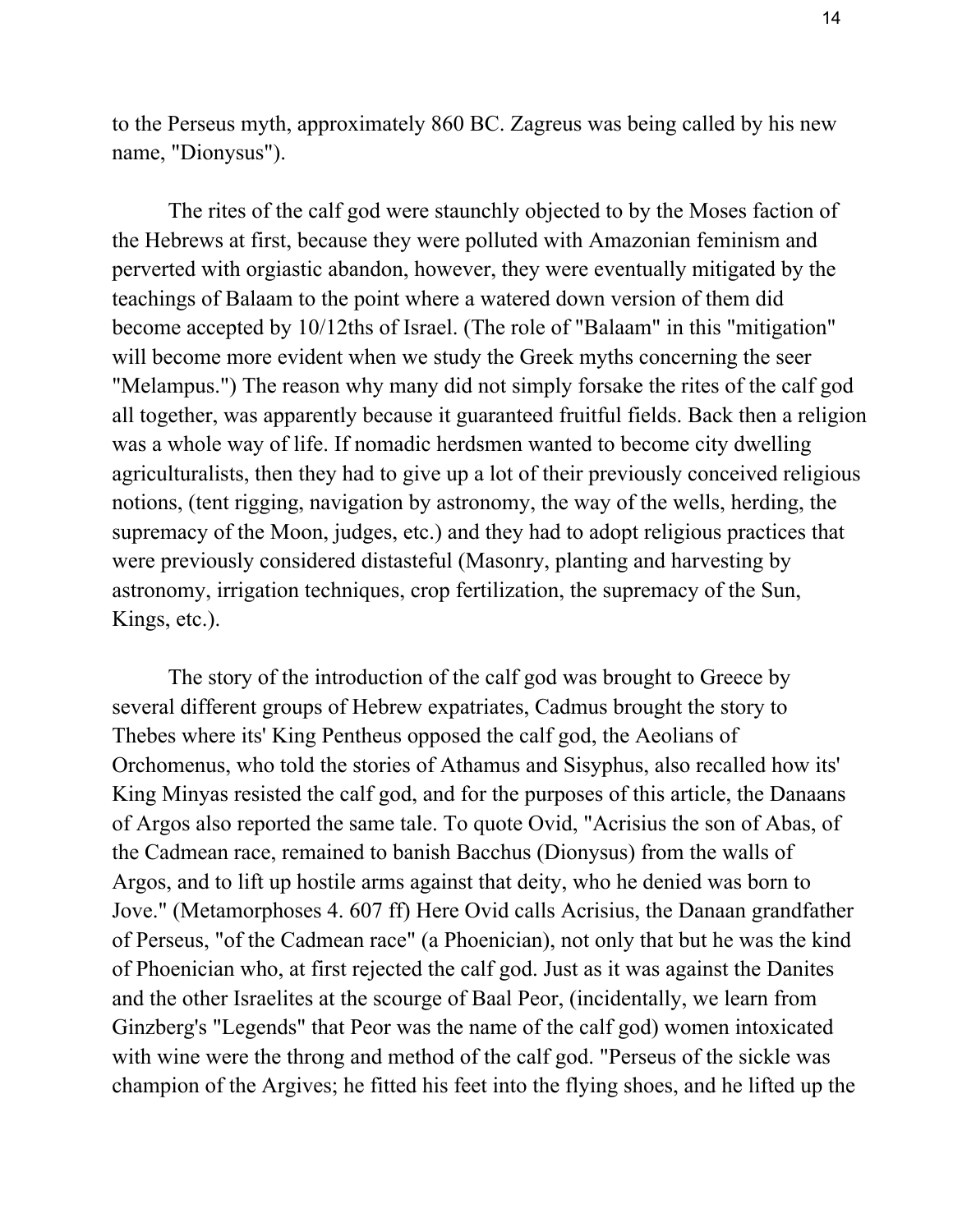head of Medusa which no eyes may see. But Iobaccos (Dionysus) marshaled his women with flowing locks, and Satyri with horns. Wild for battle he was when he saw the winged champion (Perseus) coursing through the air." (Nonnus Dionysiaca 47.478) And Israel abode in Shittim, and the people began to commit whoredom with the daughters of Moab. And the women called the people unto the sacrifices of their gods: and the people did eat, and bowed down to their gods. And Israel joined himself unto Baal of Peor (Numbers 25:1-3) "of the women who joined Dionysos in his expedition against Argos, and that Perseus, being victorious in the battle, put most of the women to the sword."(Pausanias, Description of Greece 2. 20. 4) "The temple of Hera (in Argos) . . . before it is a grave of women. They were killed in a battle against the Argives under Perseus (Pausanias again, Ibid 2. 22. 1)

Of course, even though they at first resisted worshiping the calf god, the Danites did, a bit later in their history become reconciled to the calf god, and King Jeroboam had an Idol of it established at their capital city of Dan in northern Israel. Other Israelites, not necessarily Danites but of the northern ten tribes had another calf god idol set up at Bethel. "The Argives have other things worth seeing for instance . . . the temple of Dionysos. For they say that the god, having made war on Perseus, afterwards laid aside his enmity, and received great honors at the hands of the Argives, including this precinct set specially apart for himself." (Pausanias, Ibid 2. 23. 7) Here we can see as Pausanias reports that even though the great hero of the Danaan people, Perseus was at first violently opposed to the worship of the calf god, the Danaans did acquiesce and became reconciled to it and put up a temple to the calf god in their capitol city of Argos. These then were the same Danite people who went to Greece, populated Argolis, and brought with them these stories which we can now read in what has become known to us today as Greek mythology.

#### Conclusion

You've heard it said, that there's no extra-Biblical evidence to be found in the histories of the surrounding nations for the Exodus or the Solomonic Kingdom, and therefore, the Bible was simply contrived, artificially manufactured sometime in the third century. And yet I say unto you, perhaps you should not be looking in the